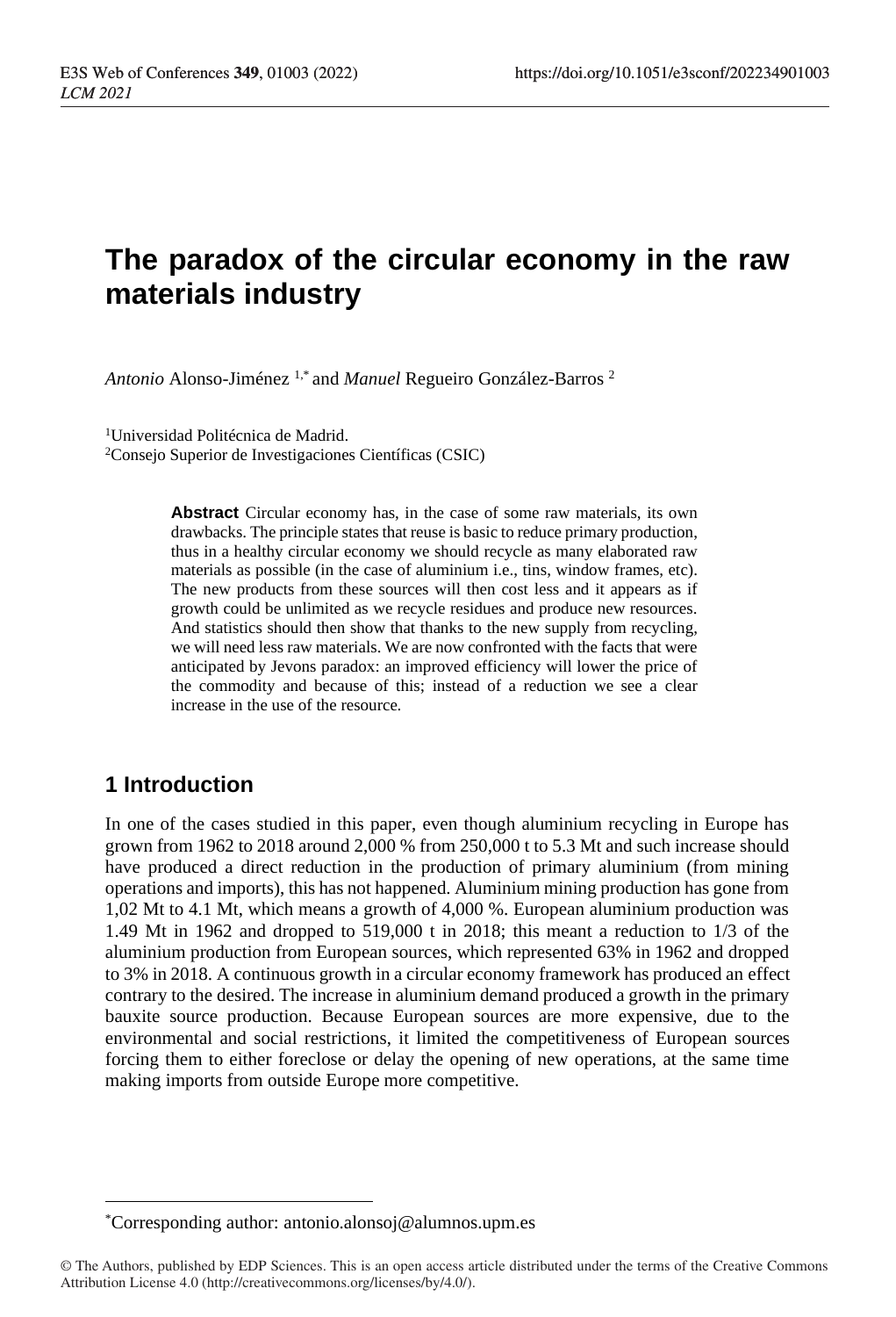# **2 Jevons Paradox**

Blake Alcott summarized in his paper [1] "Ecological economics" the coal question posed by [2] William Stanley Jevons who supported that the gains in technological efficiency, specifically the more "economical" use of coal in engines carrying out mechanical tasks, did in fact increase the general consumption of coal, iron and other resources instead of producing savings as many have stated before. The theory of economic growth of the XX century also considers the technological change as the main reason of the increase in production and consumption although some previous writers such as [3] Hotelling (1931, p. 64) and [4] Domar (1962, p. 605) pointed out that the efficiency, sales, and use of a resource grow together. The current debate was opened by [5] Brookes (1990) and [6] Khazzoom (1980) and followed by [7] Lovins (1988), [8] Saunders, 1992, [9] Saunders, 2000, [10] Schipper and Meyers (1992) , [11] Schipper y Grubb (2000) , [12] Brookes (2000).

**Table 1.** Relationship between the increase in recycled aluminum and the increase in primary production, from 1962 to 2018 in Europe (in million t)

| YEAR                      | 1962 | 2018  | % CHANGE |
|---------------------------|------|-------|----------|
| <b>RECYCLED</b>           | 250  | 5303  | 2121\%   |
| <b>PRIMARY PRODUCTION</b> | 1020 | 4099  | 402%     |
| <b>TOTAL PRODUCTION</b>   | 1626 | 16577 | 1019%    |

For example, a car that consumes less fuel allows a longer drive. This universally known phenomenon is called "rebound" (or retro feed, devolution or rexpenditure), shown in figure 1. There is a difference between the "direct" rebound effect, "micro" or "own", something that can be measured for goods and services produced in the most efficient way, and the elusive "indirect", "secondary" or "in all the economy" rebound.



Figure 1: Paradox of a hybrid car. Source: CFO University

To define it, we need to understand the meaning of savings in engineering. Savings in engineering is the difference between two averages: The first one indicates the supply of material/energy by unit of product or service before; and the second one indicates the supply of material/energy by unit of product or service after a reduction in the income per unit produced obtained technologically.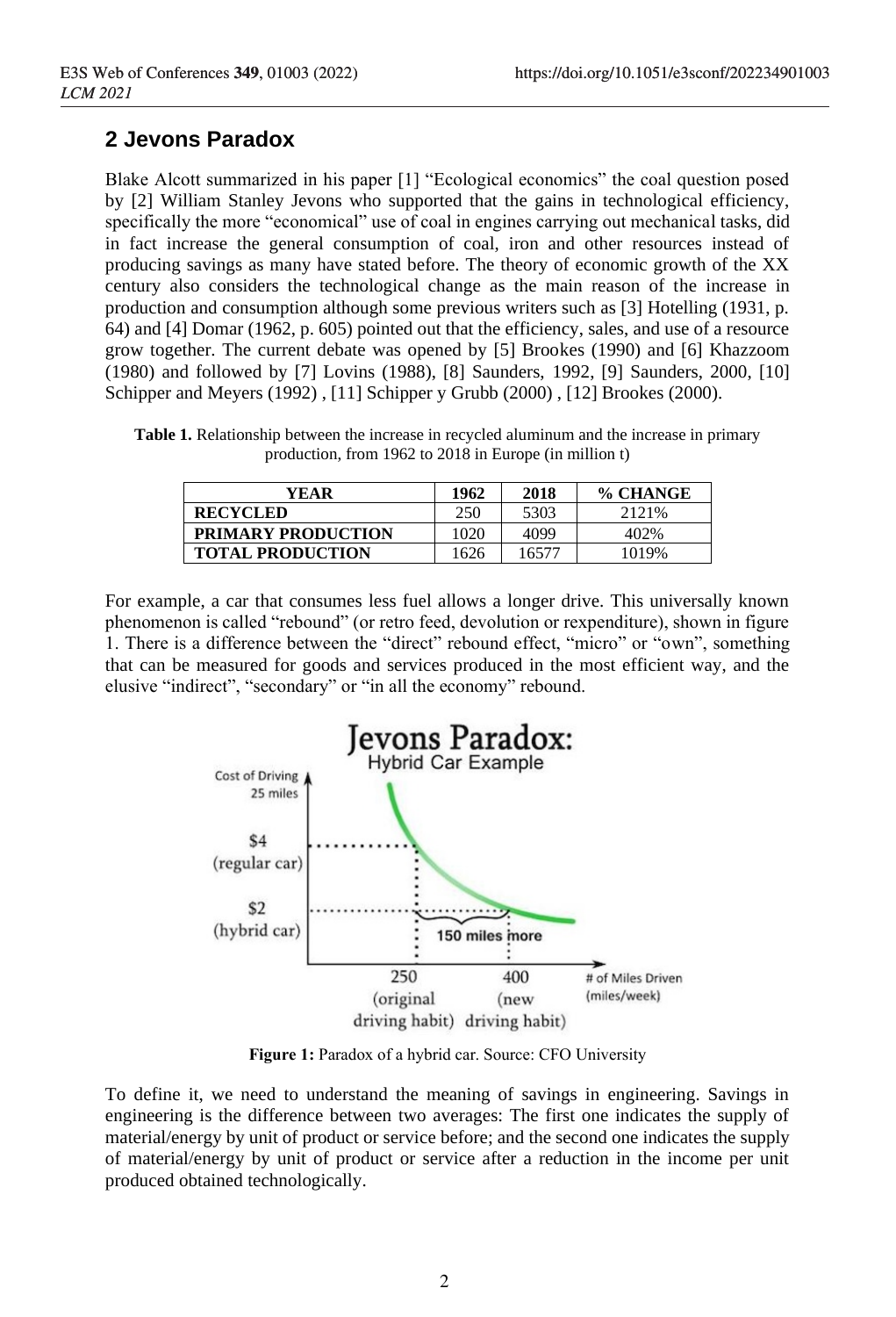When we multiply the demand previous to the change by the difference of these percentages, we obtain a physical quantity: when the travelling distance in kilometres of the car and the tons of steel can be obtained with a 20% reduction in energy, then 0,20 of the amount of materials consumed previously, produces the real amount of energy that could be saved.

Such gains reduce immediately the consumption of matter and energy inputs for these products, but, as we make more and cheaper products, the demand increases and, in turn, production and consumption also increases. If such increase in demand is bigger enough, more people consume more, no real matter or energy savings are produced, and we find ourselves with a paradox.

The environmental efficiency strategy -to reduce the T factor in the  $I = PxAAT$  equation to reduce I this way- must accept this paradox, first identified by Jevons.  $I = (PAT)$  is the mathematical notation of a formula put forward to describe the impact of human activity on the environment.

However, the analysis of the rebound shows that maintaining a constant demand is free. The savings are only theoretical because lower costs increase demand. In spite of this, rebound is defined as the rate between the savings of the engineering in % and the new and old consumed quantities, corrected by the change of efficiency.



**Figure 2:** Relationship between the increase in recycled aluminum and the increase in primary production, from 1962 to 2018 in Europe. source: own design

A similar thing happens in the case of raw materials, where the increase in recycling, quite on the contrary to the expected effect, makes the products obtained from them become more competitive in the markets, increasing its fields of applications and in turn, making insufficient the recycling of the obtained products from these raw materials and then